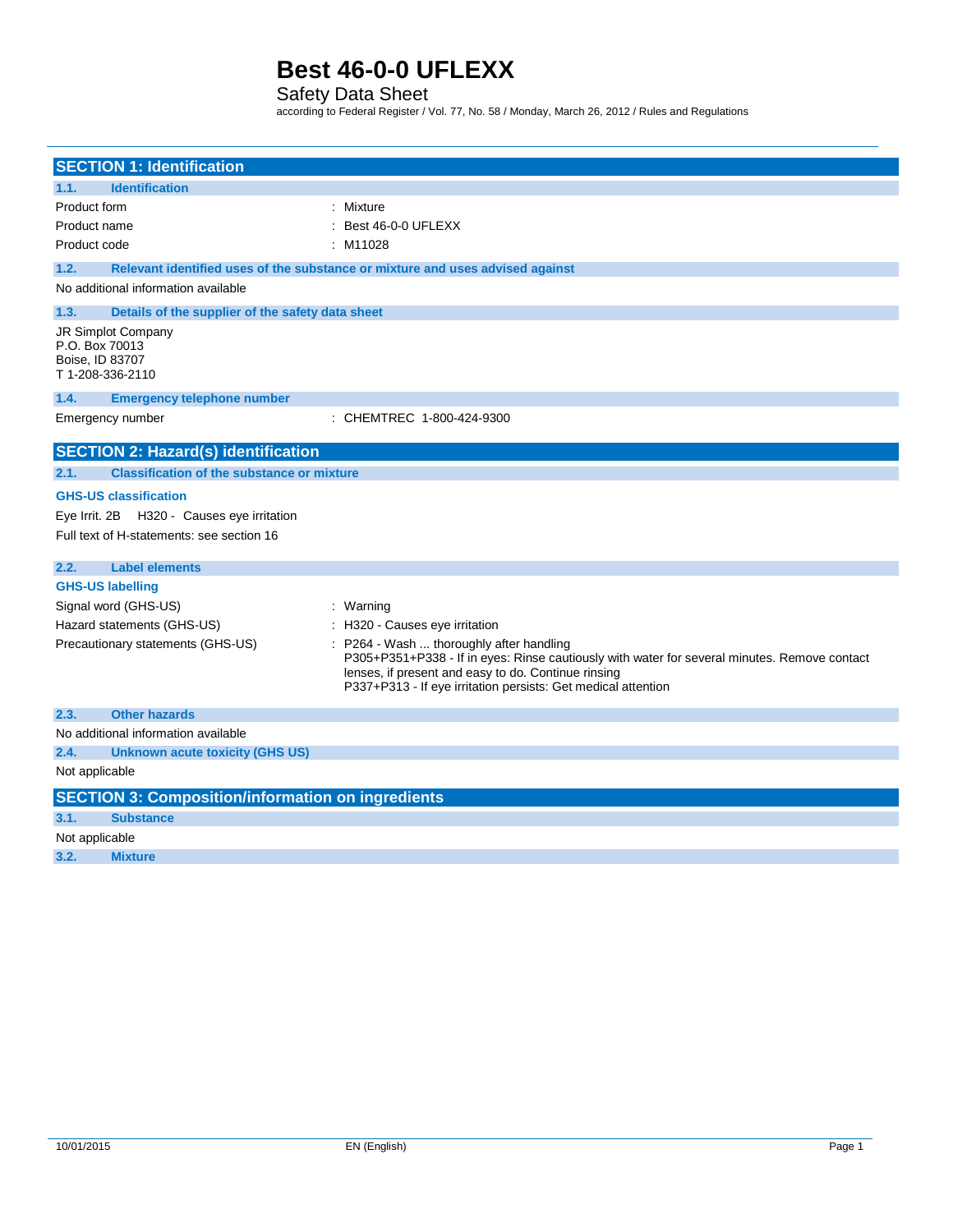## Safety Data Sheet

according to Federal Register / Vol. 77, No. 58 / Monday, March 26, 2012 / Rules and Regulations

| <b>Name</b>                         | <b>Product identifier</b> | $\frac{9}{6}$ | <b>GHS-US classification</b>                                                        |
|-------------------------------------|---------------------------|---------------|-------------------------------------------------------------------------------------|
| urea (57-13-6)                      | (CAS No) 57-13-6          |               | Eye Irrit. 2B, H320                                                                 |
| Dicyandiamide                       | (CAS No) 461-58-5         |               | Eye Irrit. 2B, H320<br>STOT SE 3, H335                                              |
| diatomaceous earth                  | (CAS No) 61790-53-2       |               | Eye Irrit. 2B, H320<br>STOT SE 3, H335                                              |
| 1-methyl-2-pyrrolidone              | (CAS No) 872-50-4         |               | Flam. Lig. 4, H227<br>Skin Irrit. 2. H315<br>Eye Irrit. 2A, H319<br>STOT SE 3, H335 |
| N-(n-butyl)-thiophosphonic triamide | (CAS No) 94317-64-3       |               | Eye Irrit. 2A, H319<br>Skin Sens. 1B, H317<br>Repr. 2, H361<br>STOT SE 3, H335      |

Full text of H-statements: see section 16

|                                                                           | <b>SECTION 4: First aid measures</b>                                |                                                                                                                                                                      |  |
|---------------------------------------------------------------------------|---------------------------------------------------------------------|----------------------------------------------------------------------------------------------------------------------------------------------------------------------|--|
| 4.1.                                                                      | <b>Description of first aid measures</b>                            |                                                                                                                                                                      |  |
| First-aid measures general                                                |                                                                     | : Never give anything by mouth to an unconscious person. If you feel unwell, seek medical<br>advice (show the label where possible).                                 |  |
| First-aid measures after inhalation                                       |                                                                     | : Allow breathing of fresh air. Allow the victim to rest.                                                                                                            |  |
| First-aid measures after skin contact                                     |                                                                     | : Remove affected clothing and wash all exposed skin area with mild soap and water, followed<br>by warm water rinse.                                                 |  |
| First-aid measures after eye contact<br>and easy to do. Continue rinsing. |                                                                     | : IF IN EYES: Rinse cautiously with water for several minutes. Remove contact lenses, if present                                                                     |  |
|                                                                           | First-aid measures after ingestion                                  | : Rinse mouth. Do NOT induce vomiting. Obtain emergency medical attention.                                                                                           |  |
| 4.2.                                                                      | Most important symptoms and effects, both acute and delayed         |                                                                                                                                                                      |  |
|                                                                           | Symptoms/injuries after eye contact                                 | : Causes eye irritation.                                                                                                                                             |  |
| 4.3.                                                                      |                                                                     | Indication of any immediate medical attention and special treatment needed                                                                                           |  |
|                                                                           | No additional information available                                 |                                                                                                                                                                      |  |
|                                                                           | <b>SECTION 5: Firefighting measures</b>                             |                                                                                                                                                                      |  |
| 5.1.                                                                      | <b>Extinguishing media</b>                                          |                                                                                                                                                                      |  |
|                                                                           | Suitable extinguishing media                                        | : Foam. Dry powder. Carbon dioxide. Water spray. Sand.                                                                                                               |  |
|                                                                           | Unsuitable extinguishing media                                      | : Do not use a heavy water stream.                                                                                                                                   |  |
| 5.2.                                                                      | Special hazards arising from the substance or mixture               |                                                                                                                                                                      |  |
| Reactivity                                                                |                                                                     | : Stable.                                                                                                                                                            |  |
| 5.3.                                                                      | <b>Advice for firefighters</b>                                      |                                                                                                                                                                      |  |
|                                                                           | Firefighting instructions                                           | : Use water spray or fog for cooling exposed containers. Exercise caution when fighting any<br>chemical fire. Prevent fire-fighting water from entering environment. |  |
|                                                                           | Protection during firefighting                                      | : Do not enter fire area without proper protective equipment, including respiratory protection.                                                                      |  |
|                                                                           | <b>SECTION 6: Accidental release measures</b>                       |                                                                                                                                                                      |  |
| 6.1.                                                                      | Personal precautions, protective equipment and emergency procedures |                                                                                                                                                                      |  |
| 6.1.1.                                                                    | For non-emergency personnel                                         |                                                                                                                                                                      |  |
|                                                                           | Emergency procedures                                                | : Evacuate unnecessary personnel.                                                                                                                                    |  |
| 6.1.2.                                                                    | For emergency responders                                            |                                                                                                                                                                      |  |
|                                                                           | Protective equipment                                                | : Equip cleanup crew with proper protection.                                                                                                                         |  |
|                                                                           | <b>Emergency procedures</b>                                         | : Ventilate area.                                                                                                                                                    |  |
| 6.2.                                                                      | <b>Environmental precautions</b>                                    |                                                                                                                                                                      |  |
|                                                                           |                                                                     | Prevent entry to sewers and public waters. Notify authorities if liquid enters sewers or public waters.                                                              |  |
| 6.3.                                                                      | Methods and material for containment and cleaning up                |                                                                                                                                                                      |  |
|                                                                           | Methods for cleaning up                                             | : On land, sweep or shovel into suitable containers. Minimize generation of dust. Store away<br>from other materials.                                                |  |
| 6.4.                                                                      | <b>Reference to other sections</b>                                  |                                                                                                                                                                      |  |
|                                                                           | See Heading 8. Exposure controls and personal protection.           |                                                                                                                                                                      |  |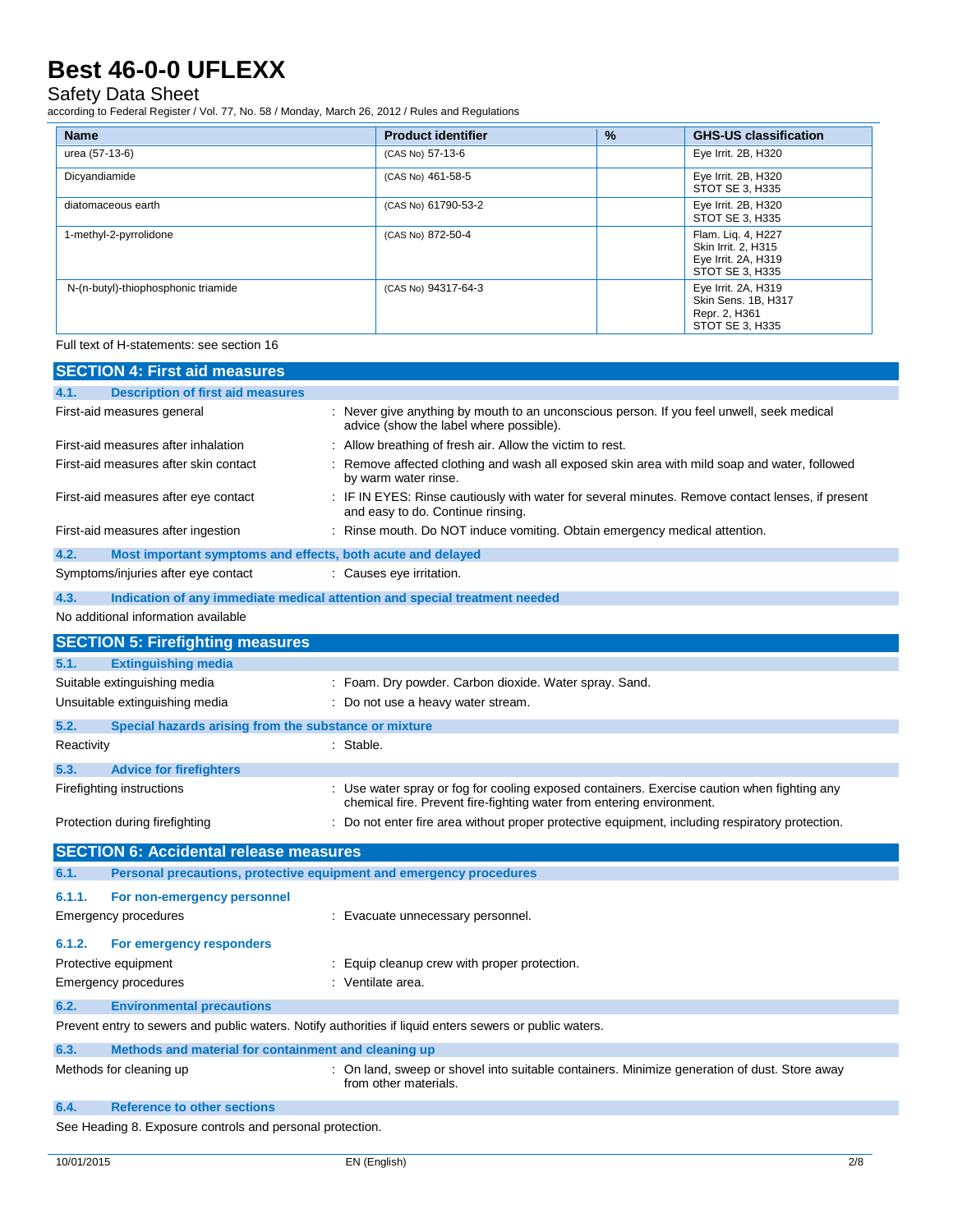## Safety Data Sheet

according to Federal Register / Vol. 77, No. 58 / Monday, March 26, 2012 / Rules and Regulations

| <b>SECTION 7: Handling and storage</b> |                                                              |                                                                                                                                                                                                        |  |
|----------------------------------------|--------------------------------------------------------------|--------------------------------------------------------------------------------------------------------------------------------------------------------------------------------------------------------|--|
| 7.1.                                   | <b>Precautions for safe handling</b>                         |                                                                                                                                                                                                        |  |
|                                        | Precautions for safe handling                                | : Wash hands and other exposed areas with mild soap and water before eating, drinking or<br>smoking and when leaving work. Provide good ventilation in process area to prevent formation<br>of vapour. |  |
| 7.2.                                   | Conditions for safe storage, including any incompatibilities |                                                                                                                                                                                                        |  |
|                                        | Storage conditions                                           | : Keep only in the original container in a cool, well ventilated place away from : Keep container<br>closed when not in use.                                                                           |  |
|                                        | Incompatible products                                        | : Strong bases. Strong acids.                                                                                                                                                                          |  |
|                                        | Incompatible materials                                       | : Sources of ignition. Direct sunlight.                                                                                                                                                                |  |

## **SECTION 8: Exposure controls/personal protection**

### **8.1. Control parameters**

No additional information available

| 8.2.<br><b>Exposure controls</b>                              |                                                                                                                                                                                                             |
|---------------------------------------------------------------|-------------------------------------------------------------------------------------------------------------------------------------------------------------------------------------------------------------|
| Personal protective equipment                                 | : Avoid all unnecessary exposure.                                                                                                                                                                           |
|                                                               |                                                                                                                                                                                                             |
| Hand protection                                               | : Wear protective gloves.                                                                                                                                                                                   |
| Eye protection                                                | Chemical goggles or safety glasses.                                                                                                                                                                         |
| Respiratory protection                                        | Wear appropriate mask.                                                                                                                                                                                      |
| Other information                                             | Do not eat, drink or smoke during use.                                                                                                                                                                      |
| <b>SECTION 9: Physical and chemical properties</b>            |                                                                                                                                                                                                             |
| Information on basic physical and chemical properties<br>9.1. |                                                                                                                                                                                                             |
| Physical state                                                | Solid                                                                                                                                                                                                       |
| Appearance                                                    | Turquoise Blue granules.                                                                                                                                                                                    |
| Colour                                                        | <b>Turquoise Blue</b>                                                                                                                                                                                       |
| Odour                                                         | No data available on odour                                                                                                                                                                                  |
| Odour threshold                                               | No data available                                                                                                                                                                                           |
| рH                                                            | : 7.2                                                                                                                                                                                                       |
| Melting point                                                 | : No data available                                                                                                                                                                                         |
| Freezing point                                                | : No data available                                                                                                                                                                                         |
| Boiling point                                                 | : No data available                                                                                                                                                                                         |
| Flash point                                                   | : No data available                                                                                                                                                                                         |
| Relative evaporation rate (butylacetate=1)                    | : No data available                                                                                                                                                                                         |
| Flammability (solid, gas)                                     | No data available                                                                                                                                                                                           |
| Explosive limits                                              | No data available                                                                                                                                                                                           |
| Explosive properties                                          | : No data available                                                                                                                                                                                         |
| Oxidising properties                                          | : No data available                                                                                                                                                                                         |
| Vapour pressure                                               | : No data available                                                                                                                                                                                         |
| Relative density                                              | No data available                                                                                                                                                                                           |
| Relative vapour density at 20 °C                              | No data available                                                                                                                                                                                           |
| Solubility                                                    | Soluble.<br>Water: Solubility in water of component(s) of the mixture :<br>• Dicyandiamide: 3.2 g/100ml • 1-methyl-2-pyrrolidone: Complete • diatomaceous earth:<br>insoluble • urea (57-13-6): 100 g/100ml |
| Log Pow                                                       | No data available                                                                                                                                                                                           |
| Auto-ignition temperature                                     | No data available                                                                                                                                                                                           |
| Decomposition temperature                                     | : 135 $^{\circ}$ C                                                                                                                                                                                          |
| Viscosity                                                     | : No data available                                                                                                                                                                                         |
| Viscosity, kinematic                                          | : No data available                                                                                                                                                                                         |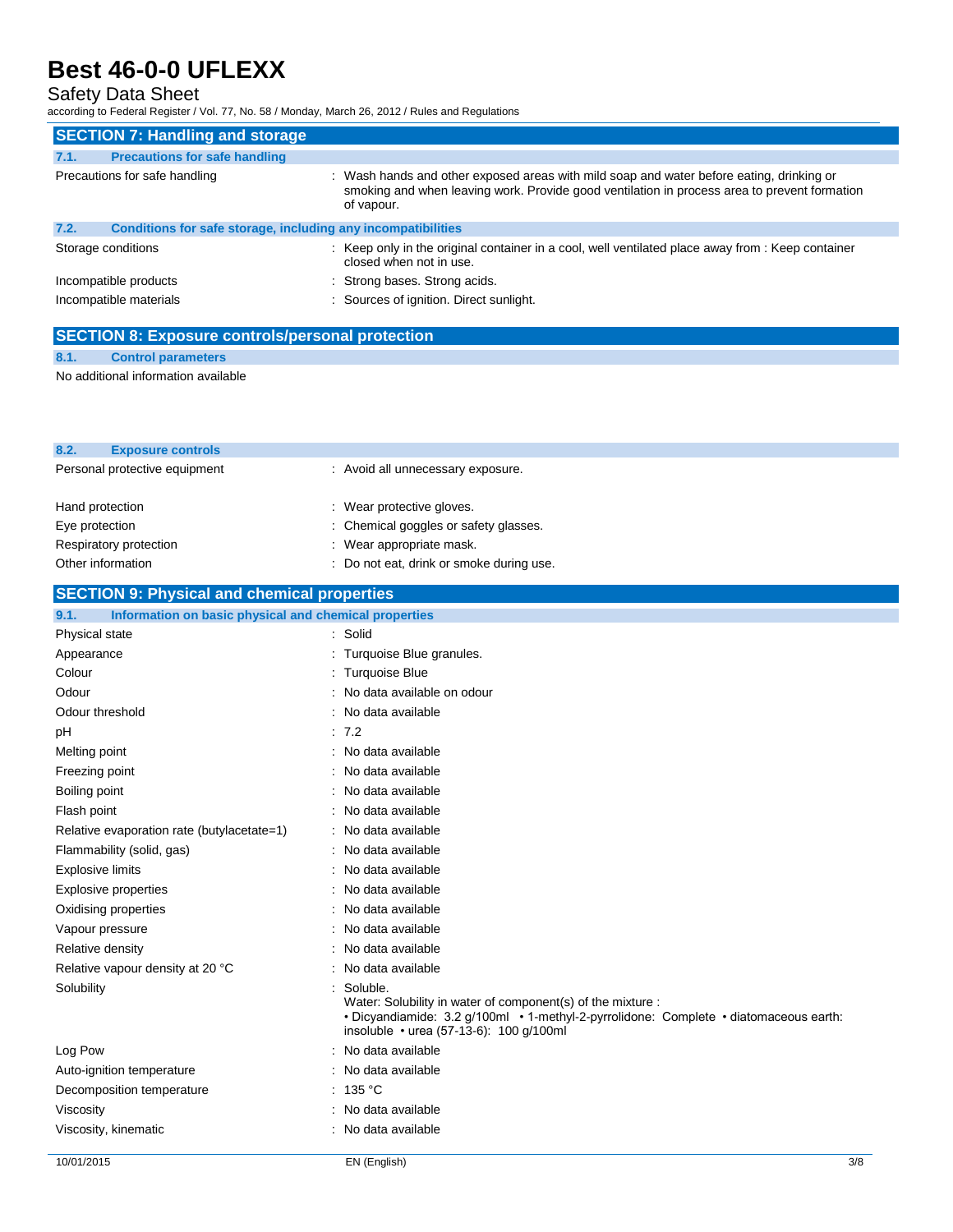## Safety Data Sheet

according to Federal Register / Vol. 77, No. 58 / Monday, March 26, 2012 / Rules and Regulations

|         | Viscosity, dynamic<br>: No data available                                                                                              |
|---------|----------------------------------------------------------------------------------------------------------------------------------------|
| 9.2.    | <b>Other information</b>                                                                                                               |
|         | No additional information available                                                                                                    |
|         | <b>SECTION 10: Stability and reactivity</b>                                                                                            |
| 10.1.   | <b>Reactivity</b>                                                                                                                      |
| Stable. |                                                                                                                                        |
| 10.2.   | <b>Chemical stability</b>                                                                                                              |
| Stable. |                                                                                                                                        |
| 10.3.   | <b>Possibility of hazardous reactions</b>                                                                                              |
|         | Not established.                                                                                                                       |
| 10.4.   | <b>Conditions to avoid</b>                                                                                                             |
|         | Extremely high temperatures. Direct sunlight.                                                                                          |
| 10.5.   | <b>Incompatible materials</b>                                                                                                          |
|         | Acids. Oxidizing agent. reducing agents. Strong bases.                                                                                 |
| 10.6.   | <b>Hazardous decomposition products</b>                                                                                                |
|         | The second decomposition of the contract of the decomposition of the following $\bigwedge$ subsequently. $\bigwedge$ subsequently, the |

Thermal decomposition will produce oxides of carbon, nitrogen, and sulfur. fume. Carbon monoxide. Carbon dioxide.

## **SECTION 11: Toxicological information**

**11.1. Information on toxicological effects**

Acute toxicity **in the case of the case of the case of the case of the case of the case of the case of the case of the case of the case of the case of the case of the case of the case of the case of the case of the case of** 

| Dicyandiamide (461-58-5)                                  |                                                                                                                                 |  |  |
|-----------------------------------------------------------|---------------------------------------------------------------------------------------------------------------------------------|--|--|
| LD50 oral rat                                             | > 5000 mg/kg (Rat)                                                                                                              |  |  |
| LD50 dermal rabbit                                        | > 2000 mg/kg (Rabbit)                                                                                                           |  |  |
| LC50 inhalation rat (mg/l)                                | $> 0.26$ mg/l/4h (Rat)                                                                                                          |  |  |
| 1-methyl-2-pyrrolidone (872-50-4)                         |                                                                                                                                 |  |  |
| LD50 oral rat                                             | 3914 mg/kg (Rat; Equivalent or similar to OECD 401; Literature study; 4150 mg/kg<br>bodyweight; Rat; Experimental value)        |  |  |
| LD50 dermal rat                                           | 7000 mg/kg (Rat; Literature study)                                                                                              |  |  |
| LD50 dermal rabbit                                        | 8000 mg/kg (Rabbit; Literature study; Equivalent or similar to OECD 402; >5000 mg/kg<br>bodyweight; Rabbit; Experimental value) |  |  |
| LC50 inhalation rat (mg/l)                                | > 5.1 mg/l/4h (Rat; Experimental value)                                                                                         |  |  |
| ATE US (oral)                                             | 3914.000 mg/kg bodyweight                                                                                                       |  |  |
| ATE US (dermal)                                           | 7000.000 mg/kg bodyweight                                                                                                       |  |  |
| N-(n-butyl)-thiophosphonic triamide (94317-64-3)          |                                                                                                                                 |  |  |
| LD50 oral rat                                             | > 2000 mg/kg                                                                                                                    |  |  |
| LD50 dermal rat                                           | > 2000 mg/kg                                                                                                                    |  |  |
| urea (57-13-6) (57-13-6)                                  |                                                                                                                                 |  |  |
| LD50 oral rat                                             | 8471 mg/kg (Rat: OECD 401: Acute Oral Toxicity: Literature study: 14300 mg/kg bodyweight:<br>Rat: Experimental value)           |  |  |
| LD50 dermal rat                                           | > 3200 mg/kg (Rat; Literature study)                                                                                            |  |  |
| LD50 dermal rabbit                                        | > 21000 mg/kg (Rabbit; Literature study)                                                                                        |  |  |
| ATE US (oral)                                             | 8471.000 mg/kg bodyweight                                                                                                       |  |  |
| Skin corrosion/irritation                                 | Not classified                                                                                                                  |  |  |
|                                                           | pH: 7.2                                                                                                                         |  |  |
| Serious eye damage/irritation<br>: Causes eye irritation. |                                                                                                                                 |  |  |
|                                                           | pH: 7.2                                                                                                                         |  |  |
| Respiratory or skin sensitisation                         | Not classified                                                                                                                  |  |  |
| Germ cell mutagenicity                                    | Not classified                                                                                                                  |  |  |
|                                                           | Based on available data, the classification criteria are not met                                                                |  |  |
| Carcinogenicity                                           | Not classified<br>٠                                                                                                             |  |  |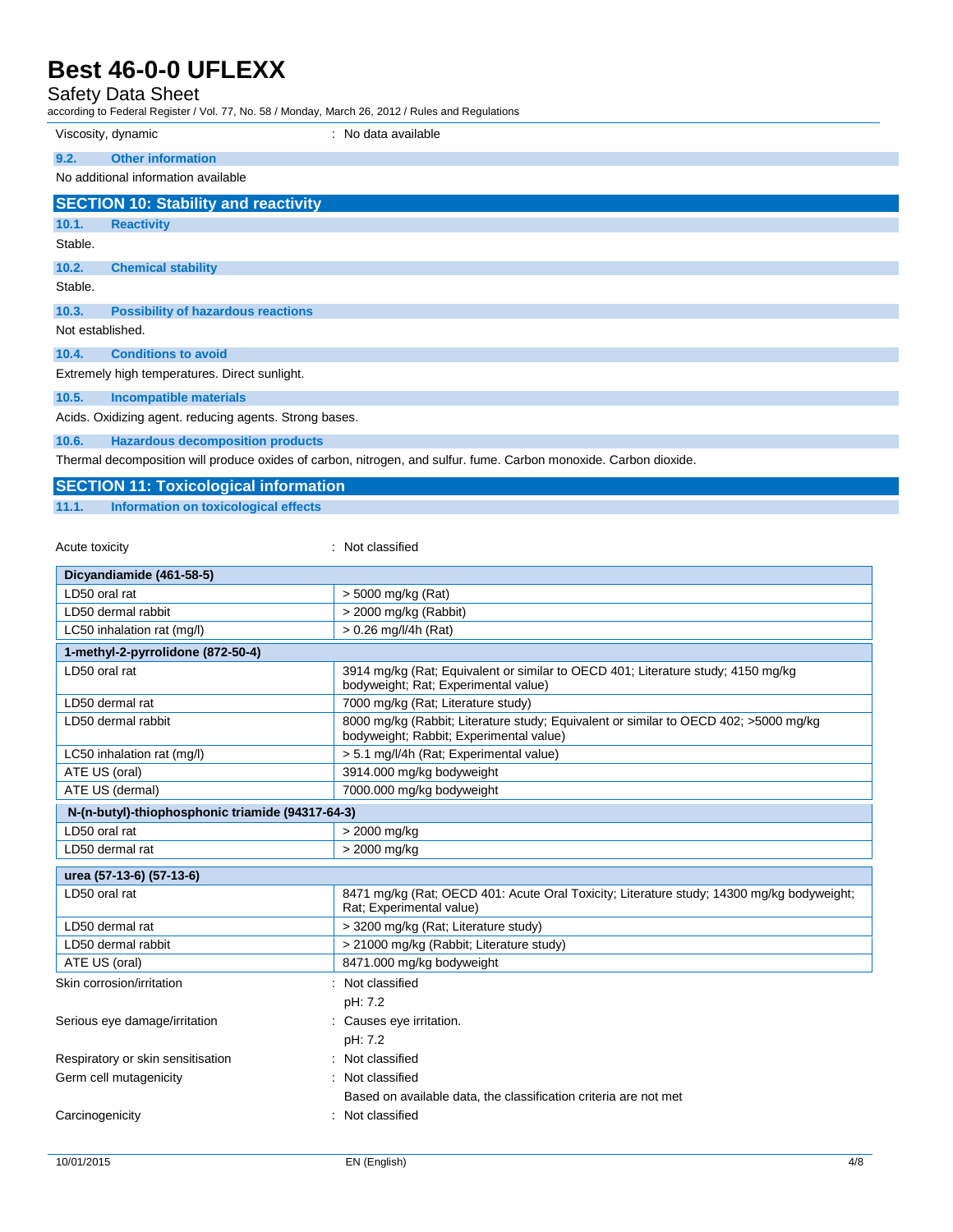## Safety Data Sheet

according to Federal Register / Vol. 77, No. 58 / Monday, March 26, 2012 / Rules and Regulations

| diatomaceous earth (61790-53-2)                        |                                                                     |  |
|--------------------------------------------------------|---------------------------------------------------------------------|--|
| IARC group                                             | 3 - Not classifiable                                                |  |
| Reproductive toxicity                                  | Not classified                                                      |  |
|                                                        | Based on available data, the classification criteria are not met    |  |
| Specific target organ toxicity (single exposure)       | : Not classified                                                    |  |
|                                                        |                                                                     |  |
| Specific target organ toxicity (repeated<br>exposure)  | : Not classified                                                    |  |
| Aspiration hazard                                      | : Not classified                                                    |  |
| Potential adverse human health effects and<br>symptoms | : Based on available data, the classification criteria are not met. |  |
| Symptoms/injuries after eye contact                    | : Causes eye irritation.                                            |  |
| <b>SECTION 12: Ecological information</b>              |                                                                     |  |
| 12.1.<br><b>Toxicity</b>                               |                                                                     |  |
| Dicyandiamide (461-58-5)                               |                                                                     |  |
| LC50 fish 1                                            | 7700 mg/l (96 h; Salmo gairdneri (Oncorhynchus mykiss); Cool water) |  |
| EC50 Daphnia 1                                         | 3177 mg/l (48 h; Daphnia magna)                                     |  |
| LC50 fish 2                                            | 7900 mg/l (96 h; Pisces)                                            |  |
| 1-methyl-2-pyrrolidone (872-50-4)                      |                                                                     |  |
| LC50 fish 1                                            | 3048 mg/l (96 h; Salmo gairdneri (Oncorhynchus mykiss); Cool water) |  |
| EC50 Daphnia 1                                         | 4897 mg/l (48 h; Daphnia magna)                                     |  |
| LC50 fish 2                                            | 832 mg/l (96 h; Lepomis macrochirus; Warm water)                    |  |
| EC50 Daphnia 2                                         | 4655 mg/l (Gammarus sp.)                                            |  |
| Threshold limit algae 1                                | > 500 mg/l (Scenedesmus subspicatus)                                |  |
| Threshold limit algae 2                                | 600.5 mg/l (72 h; Desmodesmus subspicatus; Growth rate)             |  |
| urea (57-13-6) (57-13-6)                               |                                                                     |  |
| LC50 fish 1                                            | > 6810 mg/l (96 h; Leuciscus idus; Nominal concentration)           |  |
|                                                        |                                                                     |  |

| LC50 fish 1                               | > 6810 mg/l (96 h; Leuciscus idus; Nominal concentration)  |  |
|-------------------------------------------|------------------------------------------------------------|--|
| EC50 Daphnia 1                            | > 10000 mg/l (48 h; Daphnia magna; Nominal concentration)  |  |
| LC50 fish 2                               | 17500 mg/l (96 h; Poecilia reticulata)                     |  |
| EC50 Daphnia 2                            | > 10000 mg/l (24 h; Daphnia magna)                         |  |
| TLM fish 1                                | 17500 ppm (96 h; Poecilia reticulata)                      |  |
| Threshold limit other aquatic organisms 1 | 120000 mg/l (16 h; Bacteria; Toxicity test)                |  |
| Threshold limit other aquatic organisms 2 | > 10000 mg/l (Pseudomonas putida)                          |  |
| Threshold limit algae 1                   | > 10000 mg/l (168 h; Scenedesmus quadricauda; Growth rate) |  |
| Threshold limit algae 2                   | 47 mg/l (192 h; Microcystis aeruginosa; Growth rate)       |  |

## **12.2. Persistence and degradability**

| <b>Best 46-0-0 UFLEXX</b>         |                                                                                                                                       |  |
|-----------------------------------|---------------------------------------------------------------------------------------------------------------------------------------|--|
| Persistence and degradability     | Not established.                                                                                                                      |  |
| Dicyandiamide (461-58-5)          |                                                                                                                                       |  |
| Persistence and degradability     | Not readily biodegradable in water. Non degradable in the soil. Photodegradation in the air.<br>Not established.                      |  |
| BOD (% of ThOD)                   | 0.022 % ThOD                                                                                                                          |  |
| 1-methyl-2-pyrrolidone (872-50-4) |                                                                                                                                       |  |
| Persistence and degradability     | Readily biodegradable in water. Inherently biodegradable. Biodegradable in the soil.<br>Photodegradation in the air. Not established. |  |
| Biochemical oxygen demand (BOD)   | 1.07 g O <sub>2</sub> /g substance                                                                                                    |  |
| Chemical oxygen demand (COD)      | 1.56 g O2/g substance                                                                                                                 |  |
| <b>ThOD</b>                       | 1.9 g $O_2$ /g substance                                                                                                              |  |
| BOD (% of ThOD)                   | 0.56 % ThOD                                                                                                                           |  |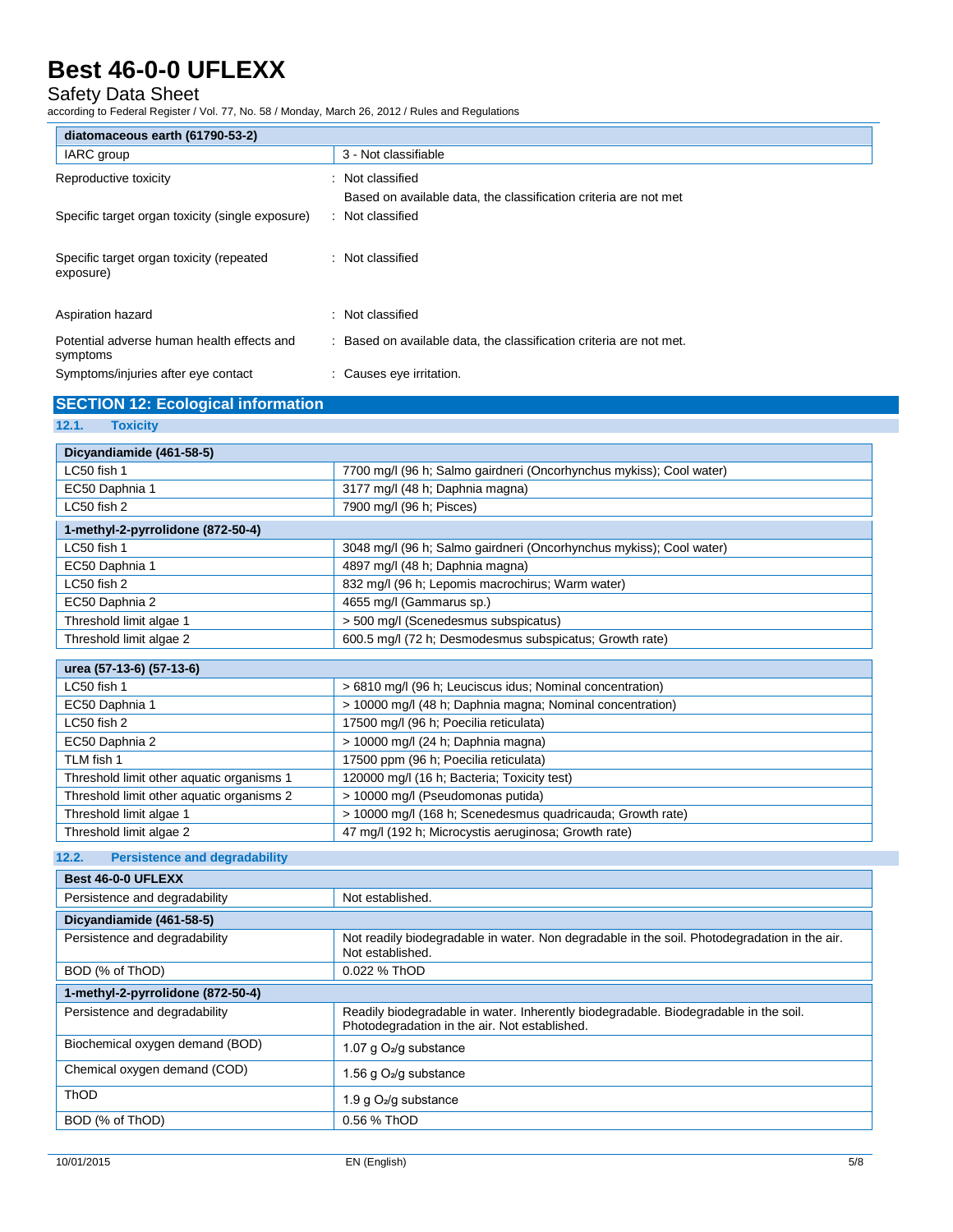## Safety Data Sheet

according to Federal Register / Vol. 77, No. 58 / Monday, March 26, 2012 / Rules and Regulations

| Persistence and degradability<br>Not established.<br>diatomaceous earth (61790-53-2)<br>Persistence and degradability<br>Biodegradability: not applicable. Not established.<br>Biochemical oxygen demand (BOD)<br>Not applicable<br>Chemical oxygen demand (COD)<br>Not applicable<br>ThOD<br>Not applicable<br>BOD (% of ThOD)<br>Not applicable<br>urea (57-13-6) (57-13-6)<br>Persistence and degradability<br>Inherently biodegradable. Hydrolysis in water. Not established.<br>ThOD<br>0.27 g O <sub>2</sub> /g substance<br>12.3.<br><b>Bioaccumulative potential</b><br><b>Best 46-0-0 UFLEXX</b><br>Bioaccumulative potential<br>Not established.<br>Dicyandiamide (461-58-5)<br>BCF fish 1<br>< 3.1 (Cyprinus carpio; Test duration: 6 weeks)<br>Log Pow<br>-1.5 (Experimental value)<br>Bioaccumulative potential<br>Bioaccumulation: not applicable. Not established.<br>1-methyl-2-pyrrolidone (872-50-4)<br>Log Pow<br>-0.73 - -0.46 (Experimental value)<br>Bioaccumulative potential<br>Not bioaccumulative. Not established.<br>N-(n-butyl)-thiophosphonic triamide (94317-64-3)<br>Bioaccumulative potential<br>Not established.<br>diatomaceous earth (61790-53-2)<br>Bioaccumulative potential<br>No bioaccumulation data available. Not established.<br>urea (57-13-6) (57-13-6)<br>BCF fish 1<br>1 (72 h; Brachydanio rerio; Fresh water)<br>11700 (Chlorella sp.)<br>BCF other aquatic organisms 1<br>< -1.73 (Experimental value; EU Method A.8: Partition Coefficient)<br>Log Pow<br>Bioaccumulative potential<br>Bioaccumulation: not applicable. Not established.<br><b>Mobility in soil</b><br>1-methyl-2-pyrrolidone (872-50-4)<br>Surface tension<br>0.407 N/m<br><b>Other adverse effects</b><br>: No known ecological damage caused by this product.<br>: Avoid release to the environment.<br><b>SECTION 13: Disposal considerations</b><br><b>Waste treatment methods</b><br>: Dispose in a safe manner in accordance with local/national regulations.<br>: Avoid release to the environment.<br><b>SECTION 14: Transport information</b><br><b>Department of Transportation (DOT)</b><br>In accordance with DOT<br>Not regulated for transport<br>TDG | N-(n-butyl)-thiophosphonic triamide (94317-64-3) |  |  |  |
|------------------------------------------------------------------------------------------------------------------------------------------------------------------------------------------------------------------------------------------------------------------------------------------------------------------------------------------------------------------------------------------------------------------------------------------------------------------------------------------------------------------------------------------------------------------------------------------------------------------------------------------------------------------------------------------------------------------------------------------------------------------------------------------------------------------------------------------------------------------------------------------------------------------------------------------------------------------------------------------------------------------------------------------------------------------------------------------------------------------------------------------------------------------------------------------------------------------------------------------------------------------------------------------------------------------------------------------------------------------------------------------------------------------------------------------------------------------------------------------------------------------------------------------------------------------------------------------------------------------------------------------------------------------------------------------------------------------------------------------------------------------------------------------------------------------------------------------------------------------------------------------------------------------------------------------------------------------------------------------------------------------------------------------------------------------------------------------------------------------------------------------------------------------------------------------|--------------------------------------------------|--|--|--|
|                                                                                                                                                                                                                                                                                                                                                                                                                                                                                                                                                                                                                                                                                                                                                                                                                                                                                                                                                                                                                                                                                                                                                                                                                                                                                                                                                                                                                                                                                                                                                                                                                                                                                                                                                                                                                                                                                                                                                                                                                                                                                                                                                                                          |                                                  |  |  |  |
|                                                                                                                                                                                                                                                                                                                                                                                                                                                                                                                                                                                                                                                                                                                                                                                                                                                                                                                                                                                                                                                                                                                                                                                                                                                                                                                                                                                                                                                                                                                                                                                                                                                                                                                                                                                                                                                                                                                                                                                                                                                                                                                                                                                          |                                                  |  |  |  |
|                                                                                                                                                                                                                                                                                                                                                                                                                                                                                                                                                                                                                                                                                                                                                                                                                                                                                                                                                                                                                                                                                                                                                                                                                                                                                                                                                                                                                                                                                                                                                                                                                                                                                                                                                                                                                                                                                                                                                                                                                                                                                                                                                                                          |                                                  |  |  |  |
|                                                                                                                                                                                                                                                                                                                                                                                                                                                                                                                                                                                                                                                                                                                                                                                                                                                                                                                                                                                                                                                                                                                                                                                                                                                                                                                                                                                                                                                                                                                                                                                                                                                                                                                                                                                                                                                                                                                                                                                                                                                                                                                                                                                          |                                                  |  |  |  |
|                                                                                                                                                                                                                                                                                                                                                                                                                                                                                                                                                                                                                                                                                                                                                                                                                                                                                                                                                                                                                                                                                                                                                                                                                                                                                                                                                                                                                                                                                                                                                                                                                                                                                                                                                                                                                                                                                                                                                                                                                                                                                                                                                                                          |                                                  |  |  |  |
|                                                                                                                                                                                                                                                                                                                                                                                                                                                                                                                                                                                                                                                                                                                                                                                                                                                                                                                                                                                                                                                                                                                                                                                                                                                                                                                                                                                                                                                                                                                                                                                                                                                                                                                                                                                                                                                                                                                                                                                                                                                                                                                                                                                          |                                                  |  |  |  |
|                                                                                                                                                                                                                                                                                                                                                                                                                                                                                                                                                                                                                                                                                                                                                                                                                                                                                                                                                                                                                                                                                                                                                                                                                                                                                                                                                                                                                                                                                                                                                                                                                                                                                                                                                                                                                                                                                                                                                                                                                                                                                                                                                                                          |                                                  |  |  |  |
|                                                                                                                                                                                                                                                                                                                                                                                                                                                                                                                                                                                                                                                                                                                                                                                                                                                                                                                                                                                                                                                                                                                                                                                                                                                                                                                                                                                                                                                                                                                                                                                                                                                                                                                                                                                                                                                                                                                                                                                                                                                                                                                                                                                          |                                                  |  |  |  |
|                                                                                                                                                                                                                                                                                                                                                                                                                                                                                                                                                                                                                                                                                                                                                                                                                                                                                                                                                                                                                                                                                                                                                                                                                                                                                                                                                                                                                                                                                                                                                                                                                                                                                                                                                                                                                                                                                                                                                                                                                                                                                                                                                                                          |                                                  |  |  |  |
|                                                                                                                                                                                                                                                                                                                                                                                                                                                                                                                                                                                                                                                                                                                                                                                                                                                                                                                                                                                                                                                                                                                                                                                                                                                                                                                                                                                                                                                                                                                                                                                                                                                                                                                                                                                                                                                                                                                                                                                                                                                                                                                                                                                          |                                                  |  |  |  |
|                                                                                                                                                                                                                                                                                                                                                                                                                                                                                                                                                                                                                                                                                                                                                                                                                                                                                                                                                                                                                                                                                                                                                                                                                                                                                                                                                                                                                                                                                                                                                                                                                                                                                                                                                                                                                                                                                                                                                                                                                                                                                                                                                                                          |                                                  |  |  |  |
|                                                                                                                                                                                                                                                                                                                                                                                                                                                                                                                                                                                                                                                                                                                                                                                                                                                                                                                                                                                                                                                                                                                                                                                                                                                                                                                                                                                                                                                                                                                                                                                                                                                                                                                                                                                                                                                                                                                                                                                                                                                                                                                                                                                          |                                                  |  |  |  |
|                                                                                                                                                                                                                                                                                                                                                                                                                                                                                                                                                                                                                                                                                                                                                                                                                                                                                                                                                                                                                                                                                                                                                                                                                                                                                                                                                                                                                                                                                                                                                                                                                                                                                                                                                                                                                                                                                                                                                                                                                                                                                                                                                                                          |                                                  |  |  |  |
|                                                                                                                                                                                                                                                                                                                                                                                                                                                                                                                                                                                                                                                                                                                                                                                                                                                                                                                                                                                                                                                                                                                                                                                                                                                                                                                                                                                                                                                                                                                                                                                                                                                                                                                                                                                                                                                                                                                                                                                                                                                                                                                                                                                          |                                                  |  |  |  |
|                                                                                                                                                                                                                                                                                                                                                                                                                                                                                                                                                                                                                                                                                                                                                                                                                                                                                                                                                                                                                                                                                                                                                                                                                                                                                                                                                                                                                                                                                                                                                                                                                                                                                                                                                                                                                                                                                                                                                                                                                                                                                                                                                                                          |                                                  |  |  |  |
|                                                                                                                                                                                                                                                                                                                                                                                                                                                                                                                                                                                                                                                                                                                                                                                                                                                                                                                                                                                                                                                                                                                                                                                                                                                                                                                                                                                                                                                                                                                                                                                                                                                                                                                                                                                                                                                                                                                                                                                                                                                                                                                                                                                          |                                                  |  |  |  |
|                                                                                                                                                                                                                                                                                                                                                                                                                                                                                                                                                                                                                                                                                                                                                                                                                                                                                                                                                                                                                                                                                                                                                                                                                                                                                                                                                                                                                                                                                                                                                                                                                                                                                                                                                                                                                                                                                                                                                                                                                                                                                                                                                                                          |                                                  |  |  |  |
|                                                                                                                                                                                                                                                                                                                                                                                                                                                                                                                                                                                                                                                                                                                                                                                                                                                                                                                                                                                                                                                                                                                                                                                                                                                                                                                                                                                                                                                                                                                                                                                                                                                                                                                                                                                                                                                                                                                                                                                                                                                                                                                                                                                          |                                                  |  |  |  |
|                                                                                                                                                                                                                                                                                                                                                                                                                                                                                                                                                                                                                                                                                                                                                                                                                                                                                                                                                                                                                                                                                                                                                                                                                                                                                                                                                                                                                                                                                                                                                                                                                                                                                                                                                                                                                                                                                                                                                                                                                                                                                                                                                                                          |                                                  |  |  |  |
|                                                                                                                                                                                                                                                                                                                                                                                                                                                                                                                                                                                                                                                                                                                                                                                                                                                                                                                                                                                                                                                                                                                                                                                                                                                                                                                                                                                                                                                                                                                                                                                                                                                                                                                                                                                                                                                                                                                                                                                                                                                                                                                                                                                          |                                                  |  |  |  |
|                                                                                                                                                                                                                                                                                                                                                                                                                                                                                                                                                                                                                                                                                                                                                                                                                                                                                                                                                                                                                                                                                                                                                                                                                                                                                                                                                                                                                                                                                                                                                                                                                                                                                                                                                                                                                                                                                                                                                                                                                                                                                                                                                                                          |                                                  |  |  |  |
|                                                                                                                                                                                                                                                                                                                                                                                                                                                                                                                                                                                                                                                                                                                                                                                                                                                                                                                                                                                                                                                                                                                                                                                                                                                                                                                                                                                                                                                                                                                                                                                                                                                                                                                                                                                                                                                                                                                                                                                                                                                                                                                                                                                          |                                                  |  |  |  |
|                                                                                                                                                                                                                                                                                                                                                                                                                                                                                                                                                                                                                                                                                                                                                                                                                                                                                                                                                                                                                                                                                                                                                                                                                                                                                                                                                                                                                                                                                                                                                                                                                                                                                                                                                                                                                                                                                                                                                                                                                                                                                                                                                                                          |                                                  |  |  |  |
|                                                                                                                                                                                                                                                                                                                                                                                                                                                                                                                                                                                                                                                                                                                                                                                                                                                                                                                                                                                                                                                                                                                                                                                                                                                                                                                                                                                                                                                                                                                                                                                                                                                                                                                                                                                                                                                                                                                                                                                                                                                                                                                                                                                          |                                                  |  |  |  |
|                                                                                                                                                                                                                                                                                                                                                                                                                                                                                                                                                                                                                                                                                                                                                                                                                                                                                                                                                                                                                                                                                                                                                                                                                                                                                                                                                                                                                                                                                                                                                                                                                                                                                                                                                                                                                                                                                                                                                                                                                                                                                                                                                                                          |                                                  |  |  |  |
|                                                                                                                                                                                                                                                                                                                                                                                                                                                                                                                                                                                                                                                                                                                                                                                                                                                                                                                                                                                                                                                                                                                                                                                                                                                                                                                                                                                                                                                                                                                                                                                                                                                                                                                                                                                                                                                                                                                                                                                                                                                                                                                                                                                          |                                                  |  |  |  |
|                                                                                                                                                                                                                                                                                                                                                                                                                                                                                                                                                                                                                                                                                                                                                                                                                                                                                                                                                                                                                                                                                                                                                                                                                                                                                                                                                                                                                                                                                                                                                                                                                                                                                                                                                                                                                                                                                                                                                                                                                                                                                                                                                                                          |                                                  |  |  |  |
|                                                                                                                                                                                                                                                                                                                                                                                                                                                                                                                                                                                                                                                                                                                                                                                                                                                                                                                                                                                                                                                                                                                                                                                                                                                                                                                                                                                                                                                                                                                                                                                                                                                                                                                                                                                                                                                                                                                                                                                                                                                                                                                                                                                          |                                                  |  |  |  |
|                                                                                                                                                                                                                                                                                                                                                                                                                                                                                                                                                                                                                                                                                                                                                                                                                                                                                                                                                                                                                                                                                                                                                                                                                                                                                                                                                                                                                                                                                                                                                                                                                                                                                                                                                                                                                                                                                                                                                                                                                                                                                                                                                                                          |                                                  |  |  |  |
|                                                                                                                                                                                                                                                                                                                                                                                                                                                                                                                                                                                                                                                                                                                                                                                                                                                                                                                                                                                                                                                                                                                                                                                                                                                                                                                                                                                                                                                                                                                                                                                                                                                                                                                                                                                                                                                                                                                                                                                                                                                                                                                                                                                          | 12.4.                                            |  |  |  |
|                                                                                                                                                                                                                                                                                                                                                                                                                                                                                                                                                                                                                                                                                                                                                                                                                                                                                                                                                                                                                                                                                                                                                                                                                                                                                                                                                                                                                                                                                                                                                                                                                                                                                                                                                                                                                                                                                                                                                                                                                                                                                                                                                                                          |                                                  |  |  |  |
|                                                                                                                                                                                                                                                                                                                                                                                                                                                                                                                                                                                                                                                                                                                                                                                                                                                                                                                                                                                                                                                                                                                                                                                                                                                                                                                                                                                                                                                                                                                                                                                                                                                                                                                                                                                                                                                                                                                                                                                                                                                                                                                                                                                          |                                                  |  |  |  |
|                                                                                                                                                                                                                                                                                                                                                                                                                                                                                                                                                                                                                                                                                                                                                                                                                                                                                                                                                                                                                                                                                                                                                                                                                                                                                                                                                                                                                                                                                                                                                                                                                                                                                                                                                                                                                                                                                                                                                                                                                                                                                                                                                                                          |                                                  |  |  |  |
|                                                                                                                                                                                                                                                                                                                                                                                                                                                                                                                                                                                                                                                                                                                                                                                                                                                                                                                                                                                                                                                                                                                                                                                                                                                                                                                                                                                                                                                                                                                                                                                                                                                                                                                                                                                                                                                                                                                                                                                                                                                                                                                                                                                          | 12.5.                                            |  |  |  |
|                                                                                                                                                                                                                                                                                                                                                                                                                                                                                                                                                                                                                                                                                                                                                                                                                                                                                                                                                                                                                                                                                                                                                                                                                                                                                                                                                                                                                                                                                                                                                                                                                                                                                                                                                                                                                                                                                                                                                                                                                                                                                                                                                                                          | Effect on the global warming                     |  |  |  |
|                                                                                                                                                                                                                                                                                                                                                                                                                                                                                                                                                                                                                                                                                                                                                                                                                                                                                                                                                                                                                                                                                                                                                                                                                                                                                                                                                                                                                                                                                                                                                                                                                                                                                                                                                                                                                                                                                                                                                                                                                                                                                                                                                                                          | Other information                                |  |  |  |
|                                                                                                                                                                                                                                                                                                                                                                                                                                                                                                                                                                                                                                                                                                                                                                                                                                                                                                                                                                                                                                                                                                                                                                                                                                                                                                                                                                                                                                                                                                                                                                                                                                                                                                                                                                                                                                                                                                                                                                                                                                                                                                                                                                                          |                                                  |  |  |  |
|                                                                                                                                                                                                                                                                                                                                                                                                                                                                                                                                                                                                                                                                                                                                                                                                                                                                                                                                                                                                                                                                                                                                                                                                                                                                                                                                                                                                                                                                                                                                                                                                                                                                                                                                                                                                                                                                                                                                                                                                                                                                                                                                                                                          | 13.1.                                            |  |  |  |
|                                                                                                                                                                                                                                                                                                                                                                                                                                                                                                                                                                                                                                                                                                                                                                                                                                                                                                                                                                                                                                                                                                                                                                                                                                                                                                                                                                                                                                                                                                                                                                                                                                                                                                                                                                                                                                                                                                                                                                                                                                                                                                                                                                                          | Waste disposal recommendations                   |  |  |  |
|                                                                                                                                                                                                                                                                                                                                                                                                                                                                                                                                                                                                                                                                                                                                                                                                                                                                                                                                                                                                                                                                                                                                                                                                                                                                                                                                                                                                                                                                                                                                                                                                                                                                                                                                                                                                                                                                                                                                                                                                                                                                                                                                                                                          | Ecology - waste materials                        |  |  |  |
|                                                                                                                                                                                                                                                                                                                                                                                                                                                                                                                                                                                                                                                                                                                                                                                                                                                                                                                                                                                                                                                                                                                                                                                                                                                                                                                                                                                                                                                                                                                                                                                                                                                                                                                                                                                                                                                                                                                                                                                                                                                                                                                                                                                          |                                                  |  |  |  |
|                                                                                                                                                                                                                                                                                                                                                                                                                                                                                                                                                                                                                                                                                                                                                                                                                                                                                                                                                                                                                                                                                                                                                                                                                                                                                                                                                                                                                                                                                                                                                                                                                                                                                                                                                                                                                                                                                                                                                                                                                                                                                                                                                                                          |                                                  |  |  |  |
|                                                                                                                                                                                                                                                                                                                                                                                                                                                                                                                                                                                                                                                                                                                                                                                                                                                                                                                                                                                                                                                                                                                                                                                                                                                                                                                                                                                                                                                                                                                                                                                                                                                                                                                                                                                                                                                                                                                                                                                                                                                                                                                                                                                          |                                                  |  |  |  |
|                                                                                                                                                                                                                                                                                                                                                                                                                                                                                                                                                                                                                                                                                                                                                                                                                                                                                                                                                                                                                                                                                                                                                                                                                                                                                                                                                                                                                                                                                                                                                                                                                                                                                                                                                                                                                                                                                                                                                                                                                                                                                                                                                                                          |                                                  |  |  |  |
|                                                                                                                                                                                                                                                                                                                                                                                                                                                                                                                                                                                                                                                                                                                                                                                                                                                                                                                                                                                                                                                                                                                                                                                                                                                                                                                                                                                                                                                                                                                                                                                                                                                                                                                                                                                                                                                                                                                                                                                                                                                                                                                                                                                          |                                                  |  |  |  |
|                                                                                                                                                                                                                                                                                                                                                                                                                                                                                                                                                                                                                                                                                                                                                                                                                                                                                                                                                                                                                                                                                                                                                                                                                                                                                                                                                                                                                                                                                                                                                                                                                                                                                                                                                                                                                                                                                                                                                                                                                                                                                                                                                                                          | No additional information available              |  |  |  |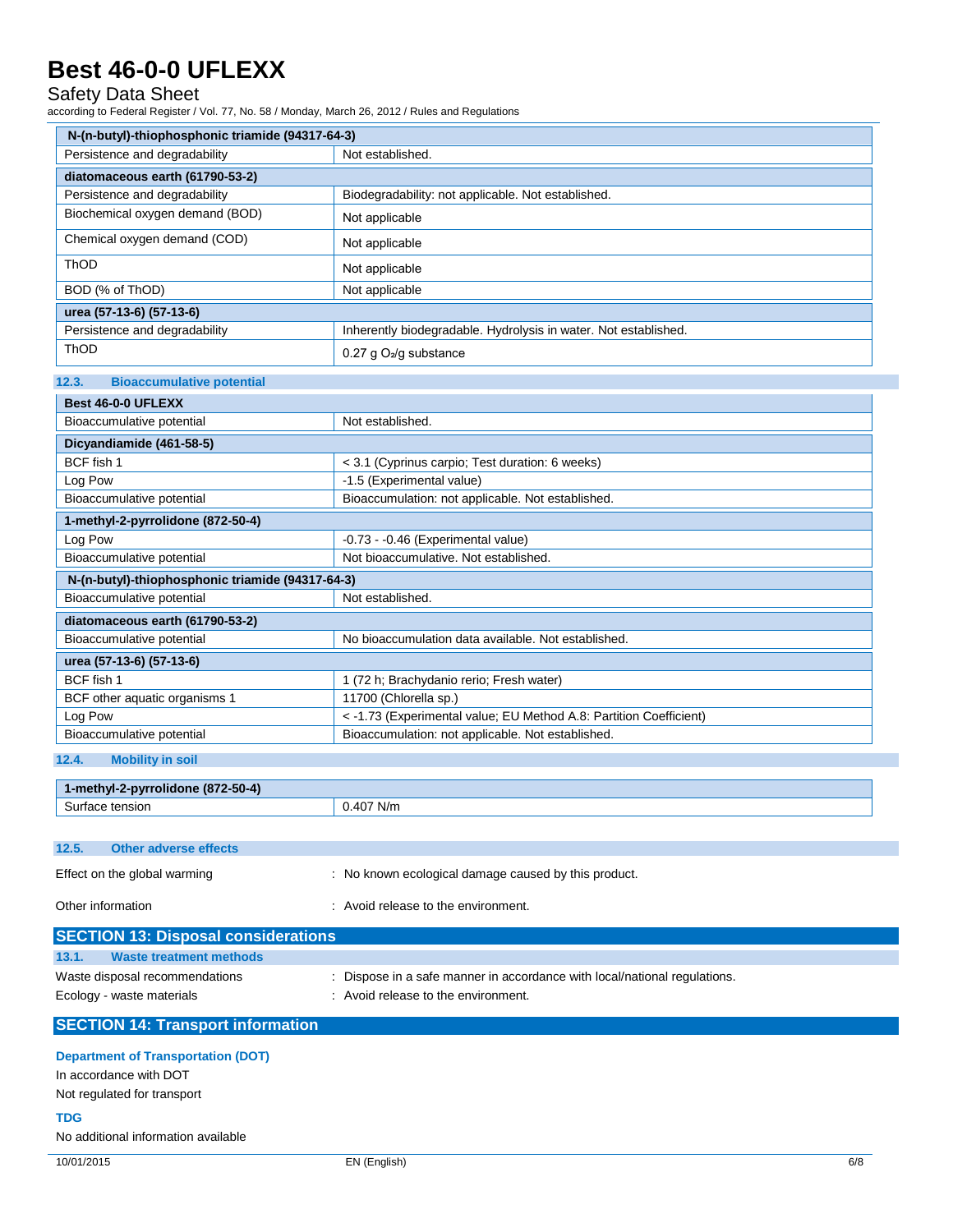### Safety Data Sheet

according to Federal Register / Vol. 77, No. 58 / Monday, March 26, 2012 / Rules and Regulations

#### **Transport by sea**

No additional information available

#### **Air transport**

No additional information available

### **SECTION 15: Regulatory information**

### **15.1. US Federal regulations**

All components of this product are listed, or excluded from listing, on the United States Environmental Protection Agency Toxic Substances Control Act (TSCA) inventory

Chemical(s) subject to the reporting requirements of Section 313 or Title III of the Superfund Amendments and Reauthorization Act (SARA) of 1986 and 40 CFR Part 372.

| 1-methyl-2-pyrrolidone                                              | CAS No 872-50-4 |  |  |
|---------------------------------------------------------------------|-----------------|--|--|
| 1-methyl-2-pyrrolidone $(872-50-4)$                                 |                 |  |  |
| Subject to reporting requirements of United States SARA Section 313 |                 |  |  |

#### **15.2. International regulations**

#### **CANADA**

Н

No additional information available

### **EU-Regulations**

No additional information available

#### **National regulations**

No additional information available

### **15.3. US State regulations**

California Proposition 65 - This product contains, or may contain, trace quantities of a substance(s) known to the state of California to cause cancer, developmental and/or reproductive harm

| 1-methyl-2-pyrrolidone (872-50-4)                           |                                                                   |                                                                              |                                                                            |                                      |  |
|-------------------------------------------------------------|-------------------------------------------------------------------|------------------------------------------------------------------------------|----------------------------------------------------------------------------|--------------------------------------|--|
| U.S. - California -<br>Proposition 65 -<br>Carcinogens List | U.S. - California -<br>Proposition 65 -<br>Developmental Toxicity | U.S. - California -<br>Proposition 65 -<br>Reproductive Toxicity -<br>Female | U.S. - California -<br>Proposition 65 -<br>Reproductive Toxicity -<br>Male | Non-significant risk<br>level (NSRL) |  |
| No                                                          | Yes                                                               | No                                                                           | No                                                                         |                                      |  |

| 1-methyl-2-pyrrolidone (872-50-4)                          |  |  |
|------------------------------------------------------------|--|--|
| U.S. - New Jersey - Right to Know Hazardous Substance List |  |  |
|                                                            |  |  |
| diatomaceous earth (61790-53-2)                            |  |  |

### **SECTION 16: Other information**

Other information : None.